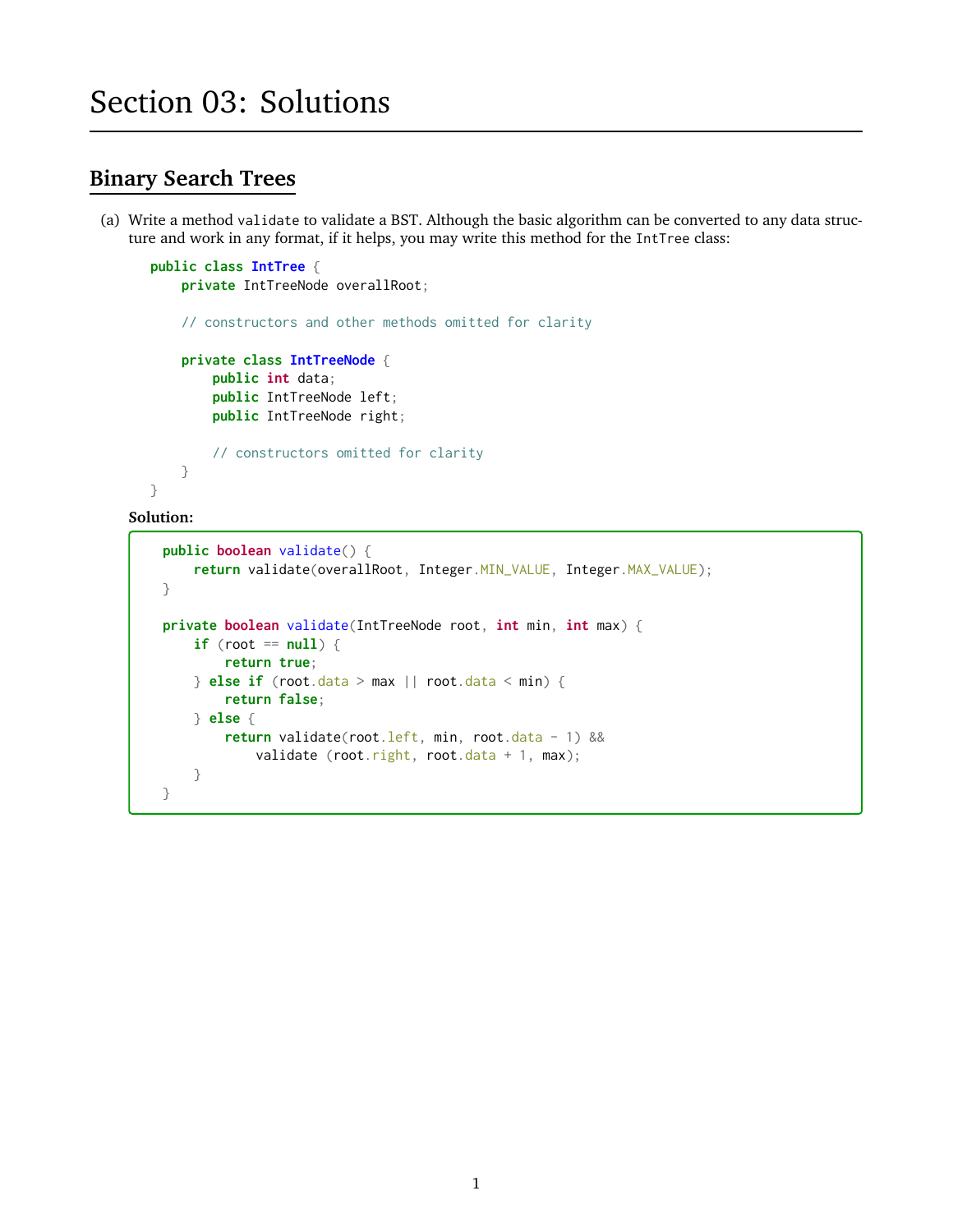- (b) Suppose we want to implement a method findNode(V value) that searches a binary search tree with  $n$  nodes for a given value.
	- (i) What is the worst case big-Θ runtime for findNode? Draw an example of a binary search tree with up to 4 nodes that would result in this worst-case runtime.

### **Solution:**

The answer is  $\Theta(n)$ , because we could have a completely unbalanced tree and the value we are looking for could be at the very bottom.



(ii) What is the best case big-Θ runtime for findNode? Draw an example of a binary search tree with up to 4 nodes that would result in this best-case runtime.

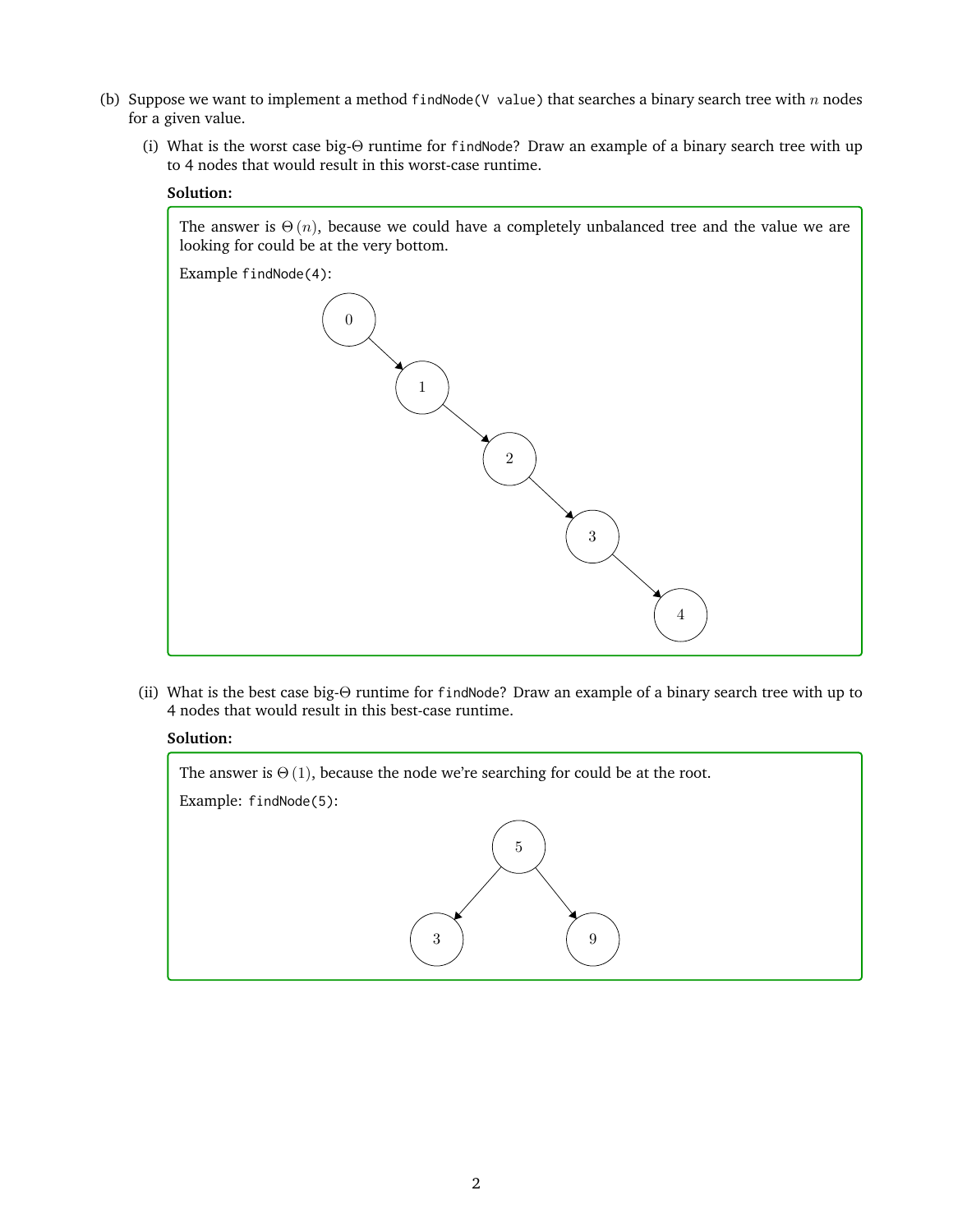# **B-Trees**

## **1. Draw the B-Tree!**

(a) Draw what the following 2-3 tree would look like after inserting 18, 38, 12, 13, and 20.



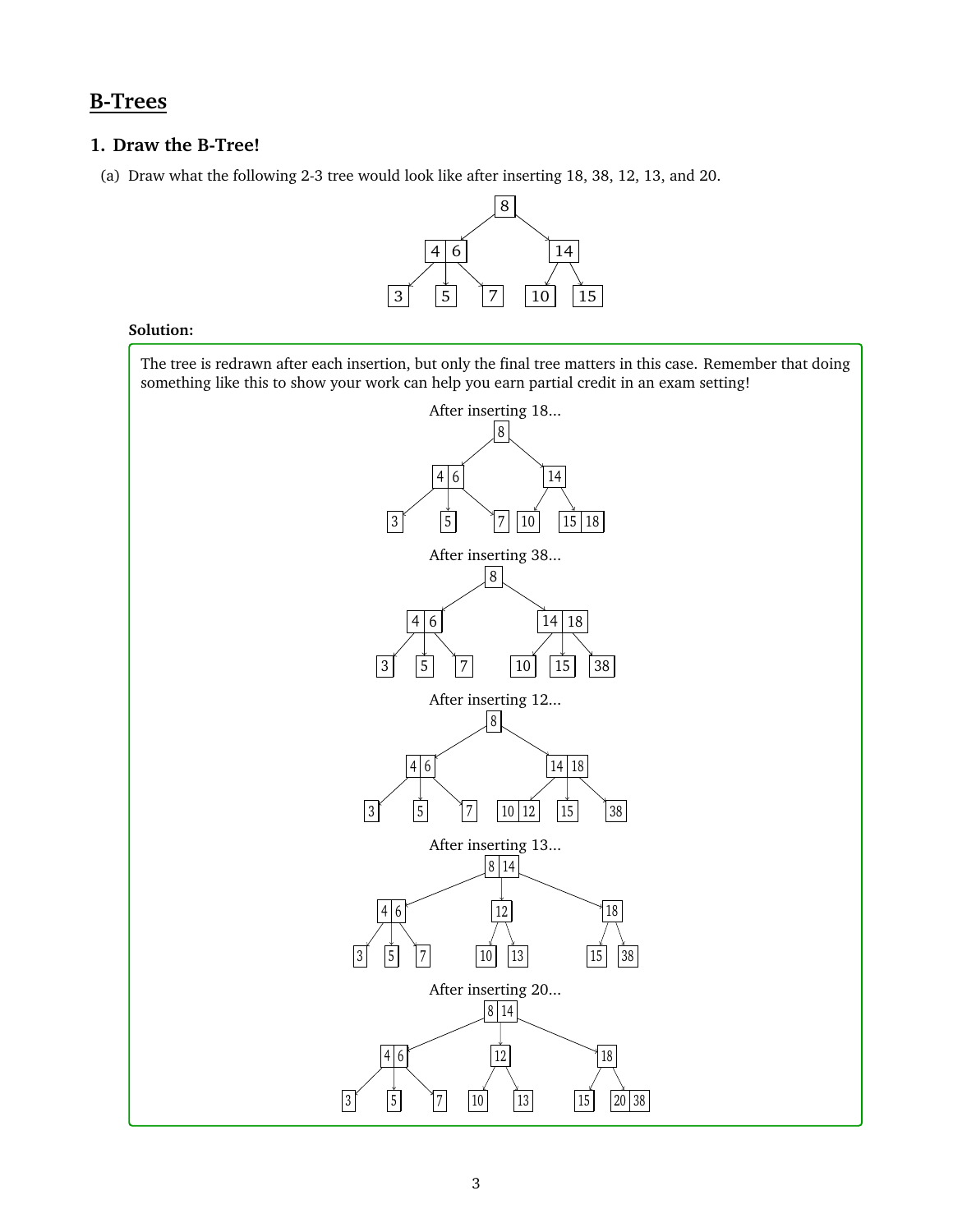(b) Given the following initial 2-3-4 tree, draw the result of performing each operation.



(i) Insert 5 into this tree.

## **Solution:**



(ii) Insert 7 into the resulting tree.

## **Solution:**



(iii) Insert 12 into the resulting tree.

### **Solution:**



(c) Suppose the keys 1, 2, 3, 4, 5, 6, 7, 8, 9, and 10 are inserted sequentially into an initially empty 2-3-4 tree. Which insertions cause a split to take place?

#### **Solution:**

4, 6, 8, 10